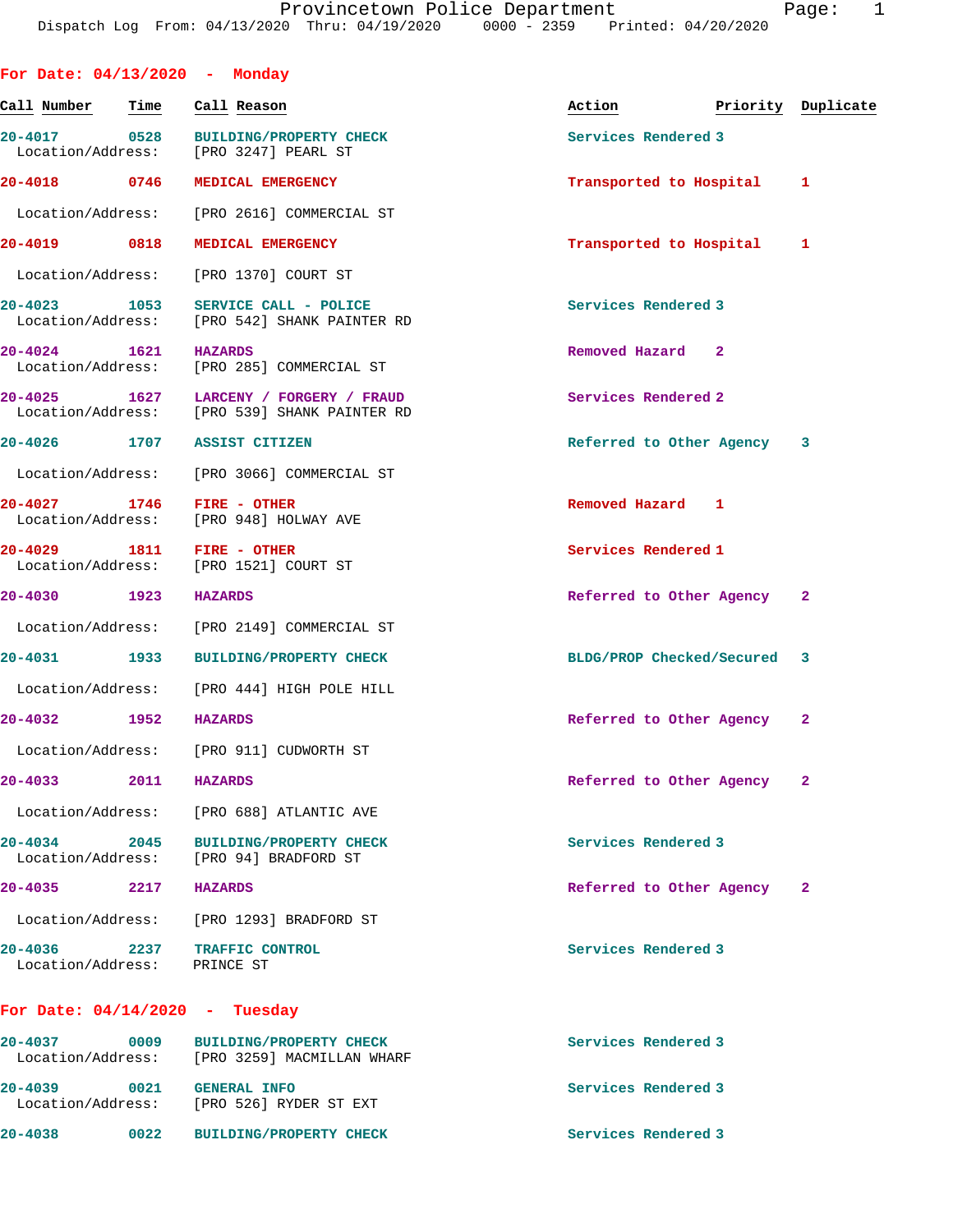**20-4057 1803 MEDICAL EMERGENCY PATIENT REFUSAL 1** 

Location/Address: [PRO 571] ALDEN ST

 Location/Address: [PRO 2540] RACE POINT RD **20-4042 0307 BUILDING/PROPERTY CHECK Services Rendered 3**  Location/Address: [PRO 571] ALDEN ST

**20-4043 0521 BUILDING/PROPERTY CHECK Services Rendered 3**  Location/Address: [PRO 521] ROUTE 6

**20-4044 0524 BUILDING/PROPERTY CHECK Services Rendered 3**  Location/Address: [PRO 2483] COMMERCIAL ST

**20-4045 0801 MV COMPLAINT Services Rendered 2**  Location/Address: [PRO 1989] COMMERCIAL ST

Location/Address: [PRO 56] BRADFORD ST

**20-4047 1001 ALARM - FIRE False Alarm 1**  Location/Address: [PRO 16] BRADFORD ST

**20-4048 1013 SUSPICIOUS ACTIVITY Could Not Locate 2**  Location/Address: [PRO 3040] OLD ANN PAGE WAY

**20-4052 1030 SERVICE CALL - POLICE Services Rendered 3**  Location/Address: [PRO 569] WINSLOW ST

**20-4049 1050 SUSPICIOUS ACTIVITY SPOKEN TO 2**  Location/Address: BREWSTER ST + BRADFORD ST

**20-4050 1121 ANIMAL CALL Services Rendered 2**  Location/Address: [PRO 105] COMMERCIAL ST

**20-4051 1130 FOLLOW UP SPOKEN TO 2**<br>
Location/Address: [PRO 539] SHANK PAINTER RD [PRO 539] SHANK PAINTER RD

Location/Address: [PRO 1471] COOK ST

**20-4054 1254 FOLLOW UP 1254 FOLLOW UP Services Rendered 2 1254 I FOLLOW UP I ICCO ICCO ICCO ICCO ICCO ICCO ICCO ICCO ICCO ICCO ICCO ICCO ICCO ICCO ICCO ICCO ICCO ICCO IC** [PRO 3040] OLD ANN PAGE WAY

**20-4055 1458 MV COMPLAINT GONE ON ARRIVAL 2**  Location/Address: [PRO 3151] COMMERCIAL ST

**20-4056 1621 BUILDING/PROPERTY CHECK Services Rendered 3**  [PRO 94] BRADFORD ST

Location/Address: [PRO 1616] BANGS ST

**20-4058 1831 BUILDING/PROPERTY CHECK Services Rendered 3**  Location/Address: [PRO 526] RYDER ST EXT

Location/Address: [PRO 2206] PILGRIMS LANDING

**20-4060 2116 BUILDING/PROPERTY CHECK Services Rendered 3** 

**20-4061 2204 BUILDING/PROPERTY CHECK Services Rendered 3**  Location/Address: [PRO 2343] BREWSTER ST

**20-4041 0205 BUILDING/PROPERTY CHECK Services Rendered 3** 

**20-4046 0805 SERVICE CALL - POLICE Referred to Other Agency 3**

**20-4053 1243 MEDICAL EMERGENCY PATIENT REFUSAL 1** 

**20-4059 1939 BUILDING/PROPERTY CHECK BLDG/PROP Checked/Secured 3**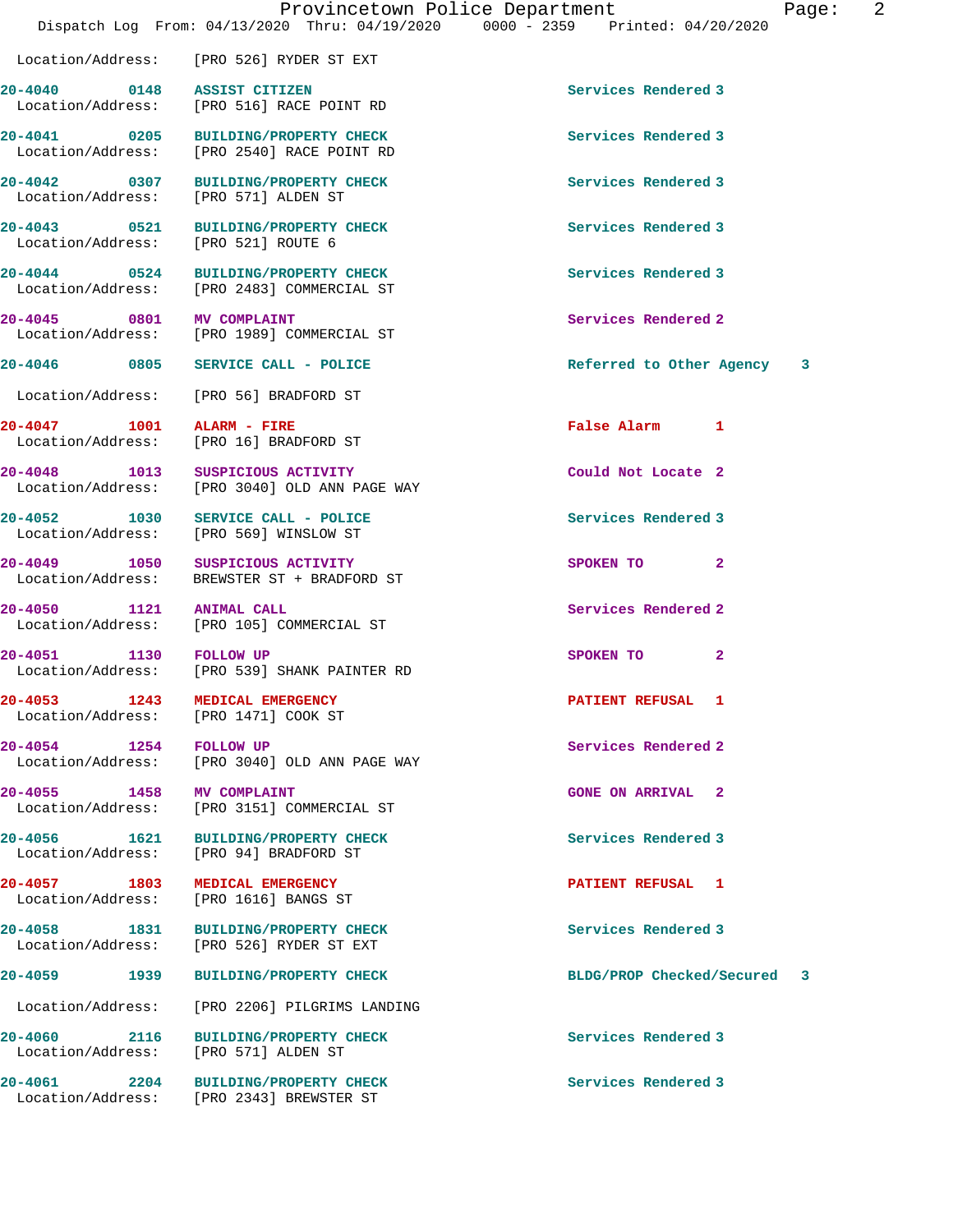|               | Page |  |
|---------------|------|--|
| $\sim$ $\sim$ |      |  |

|                          | For Date: $04/15/2020$ - Wednesday                                                   |                             |              |
|--------------------------|--------------------------------------------------------------------------------------|-----------------------------|--------------|
|                          | 20-4062 0030 MEDICAL EMERGENCY<br>Location/Address: [PRO 3222] ALDEN ST              | Services Rendered 1         |              |
|                          | 20-4063 0102 BUILDING/PROPERTY CHECK<br>Location/Address: [PRO 3259] MACMILLAN WHARF | Services Rendered 3         |              |
|                          | 20-4064 0116 BUILDING/PROPERTY CHECK<br>Location/Address: [PRO 2483] COMMERCIAL ST   | Services Rendered 3         |              |
|                          | 20-4065 0251 BUILDING/PROPERTY CHECK<br>Location/Address: [PRO 564] BAYBERRY AVE     | Services Rendered 3         |              |
| 20-4066 0422             | <b>BUILDING/PROPERTY CHECK</b>                                                       | BLDG/PROP Checked/Secured 3 |              |
|                          | Location/Address: [PRO 3921] ROUTE 6                                                 |                             |              |
| 20-4067 0541             | <b>BUILDING/PROPERTY CHECK</b><br>Location/Address: [PRO 2540] RACE POINT RD         | Services Rendered 3         |              |
|                          | 20-4068 0549 BUILDING/PROPERTY CHECK<br>Location/Address: [PRO 3317] CEMETERY RD     | Services Rendered 3         |              |
|                          | 20-4070 0549 BUILDING/PROPERTY CHECK<br>Location/Address: [PRO 3247] PEARL ST        | Services Rendered 3         |              |
|                          | 20-4069 0551 BUILDING/PROPERTY CHECK<br>Location/Address: [PRO 3318] CEMETERY RD     | Services Rendered 3         |              |
| 20-4072 0844             | <b>MEDICAL EMERGENCY</b>                                                             | Transported to Hospital 1   |              |
|                          | Location/Address: [PRO 1830] BRADFORD ST                                             |                             |              |
| 20-4073 1017             | HAZARDS<br>Location/Address: [PRO 1615] BANGS ST                                     | Services Rendered 2         |              |
|                          | 20-4074 1129 SERVICE CALL - POLICE<br>Location/Address: [PRO 125] COMMERCIAL ST      | Services Rendered 3         |              |
| 20-4075 1133 ANIMAL CALL |                                                                                      | Transferred Custody         | $\mathbf{2}$ |
|                          | Location/Address: [PRO 542] SHANK PAINTER RD                                         |                             |              |
| 20-4076 1612             | 911 - GENERAL<br>Location/Address: [PRO 542] SHANK PAINTER RD                        | Services Rendered 1         |              |
|                          | 20-4077 1619 ALARM - GENERAL<br>Location/Address: [PRO 285] COMMERCIAL ST            | Services Rendered 1         |              |
| 20-4078 1733 HAZARDS     | Location/Address: [PRO 1845] BROWNE ST                                               | Could Not Locate 2          |              |
|                          | 20-4079 1847 BUILDING/PROPERTY CHECK<br>Location/Address: [PRO 2512] JEROME SMITH RD | Services Rendered 3         |              |
|                          | 20-4080 1944 BUILDING/PROPERTY CHECK<br>Location/Address: [PRO 2499] RACE POINT RD   | Services Rendered 3         |              |
|                          | 20-4081 1945 BUILDING/PROPERTY CHECK<br>Location/Address: [PRO 516] RACE POINT RD    | Services Rendered 3         |              |
|                          | 20-4082 1954 911 - GENERAL<br>Location/Address: THISTLEMORE RD                       | Services Rendered 1         |              |
|                          | 20-4083 2019 BUILDING/PROPERTY CHECK<br>Location/Address: [PRO 3259] MACMILLAN WHARF | Services Rendered 3         |              |
|                          |                                                                                      |                             |              |

**For Date: 04/16/2020 - Thursday**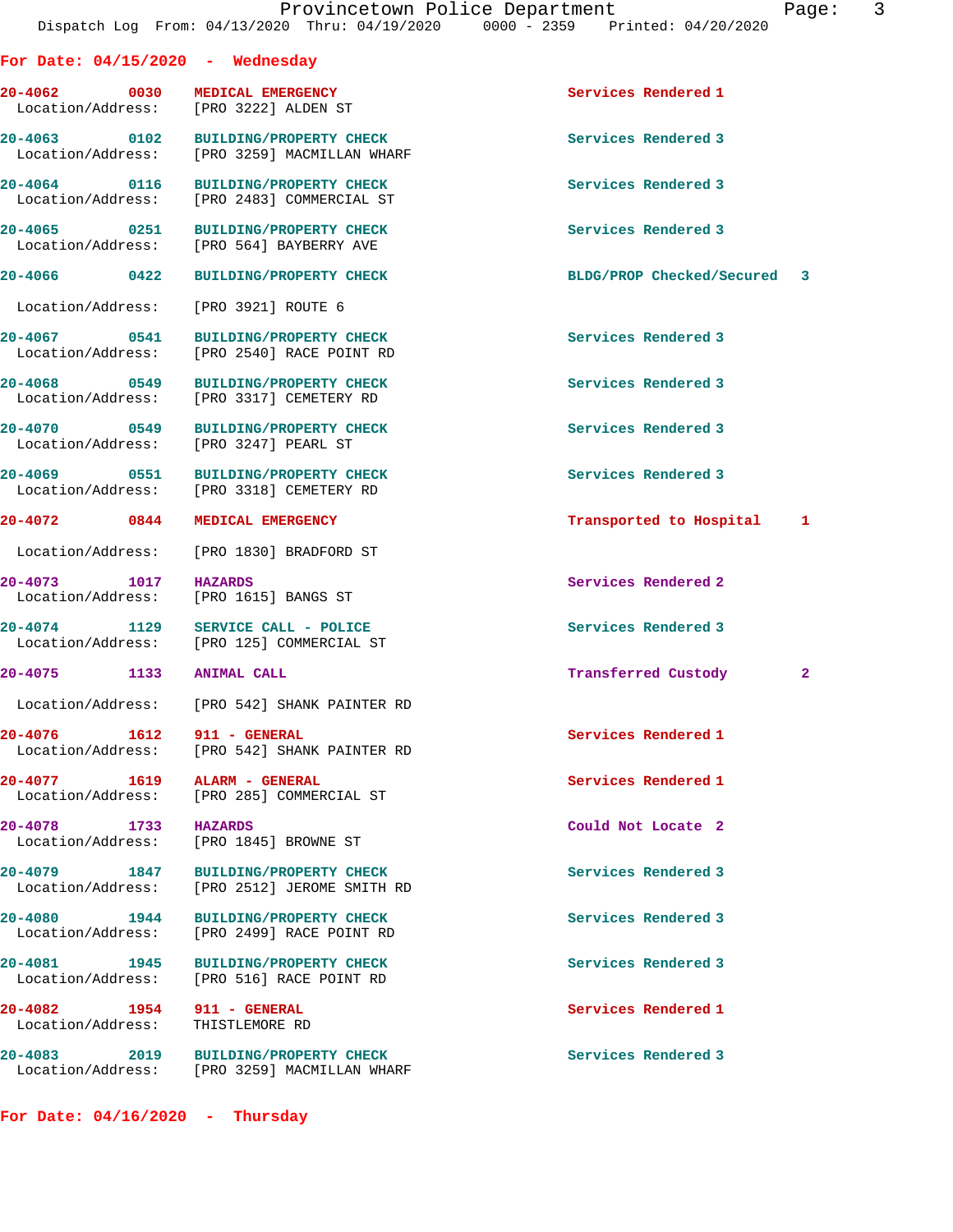|                                                            |                                                                                         | Dispatch Log From: 04/13/2020 Thru: 04/19/2020 0000 - 2359 Printed: 04/20/2020 |  |
|------------------------------------------------------------|-----------------------------------------------------------------------------------------|--------------------------------------------------------------------------------|--|
| 20-4084 0011                                               | <b>BUILDING/PROPERTY CHECK</b>                                                          | BLDG/PROP Checked/Secured 3                                                    |  |
|                                                            | Location/Address: [PRO 2543] MACMILLAN WHARF                                            |                                                                                |  |
| 20-4085 0015                                               | <b>BUILDING/PROPERTY CHECK</b><br>Location/Address: [PRO 3259] MACMILLAN WHARF          | Services Rendered 3                                                            |  |
| 20-4086 0031                                               | <b>BUILDING/PROPERTY CHECK</b>                                                          | BLDG/PROP Checked/Secured 3                                                    |  |
|                                                            | Location/Address: [PRO 444] HIGH POLE HILL                                              |                                                                                |  |
| 20-4087 0209                                               | <b>NOISE COMPLAINT</b><br>Location/Address: [PRO 442] HARRY KEMP WAY                    | Services Rendered 3                                                            |  |
| 20-4088 0242                                               | <b>BUILDING/PROPERTY CHECK</b>                                                          | BLDG/PROP Checked/Secured 3                                                    |  |
|                                                            | Location/Address: [PRO 75] CAPTAIN BERTIES WAY                                          |                                                                                |  |
| 20-4089 0539<br>Location/Address:                          | <b>BUILDING/PROPERTY CHECK</b><br>[PRO 2494] BRADFORD ST                                | Services Rendered 3                                                            |  |
| 20-4090 0550                                               | <b>BUILDING/PROPERTY CHECK</b><br>Location/Address: [PRO 2540] RACE POINT RD            | Services Rendered 3                                                            |  |
| 20-4091 0821<br>Location/Address: [PRO 1045] PEARL ST      | <b>BUILDING/PROPERTY CHECK</b>                                                          | Services Rendered 3                                                            |  |
| 20-4092 0928                                               | MV STOP                                                                                 | Citation / Warning Issued 3                                                    |  |
|                                                            | Location/Address: [PRO 539] SHANK PAINTER RD                                            |                                                                                |  |
|                                                            | 20-4094 1304 BUILDING/PROPERTY CHECK<br>Location/Address: [PRO 2490] PROVINCELANDS RD   | Services Rendered 3                                                            |  |
| 20-4095 1340                                               | <b>ANIMAL CALL</b><br>Location/Address: [PRO 3259] MACMILLAN WHARF                      | Services Rendered 2                                                            |  |
| 20-4096 1426                                               | MEDICAL EMERGENCY                                                                       | Transported to Hospital 1                                                      |  |
|                                                            | Location/Address: [PRO 1795] BRADFORD ST                                                |                                                                                |  |
| 20-4097 1432 911 - GENERAL                                 | Location/Address: BRADFORD ST + LAW ST                                                  | Services Rendered 1                                                            |  |
| $20 - 4099$<br>1641                                        | <b>BUILDING/PROPERTY CHECK</b><br>Location/Address: [PRO 2206] PILGRIMS LANDING         | Services Rendered 3                                                            |  |
| Location/Address: [PRO 3440] ROUTE 6                       | 20-4100 1714 BUILDING/PROPERTY CHECK                                                    | Services Rendered 3                                                            |  |
|                                                            | 20-4101 1840 DISTURBANCE - FIGHT / ARGUMENT<br>Location/Address: [PRO 1075] PLEASANT ST | Services Rendered 1                                                            |  |
| 20-4102 2219                                               | <b>BUILDING/PROPERTY CHECK</b><br>Location/Address: [PRO 519] RACE POINT RD             | Services Rendered 3                                                            |  |
|                                                            | 20-4103 2219 BUILDING/PROPERTY CHECK<br>Location/Address: [PRO 2540] RACE POINT RD      | Services Rendered 3                                                            |  |
|                                                            | 20-4104 2223 BUILDING/PROPERTY CHECK<br>Location/Address: ROUTE 6 + RACE POINT RD       | Services Rendered 3                                                            |  |
| 20-4105 2348 NOISE COMPLAINT<br>Location/Address: COURT ST |                                                                                         | SPOKEN TO<br>3                                                                 |  |
| For Date: 04/17/2020 - Friday                              |                                                                                         |                                                                                |  |
| 20-4106<br>0010                                            | <b>BUILDING/PROPERTY CHECK</b>                                                          | Services Rendered 3                                                            |  |

Location/Address: [PRO 3259] MACMILLAN WHARF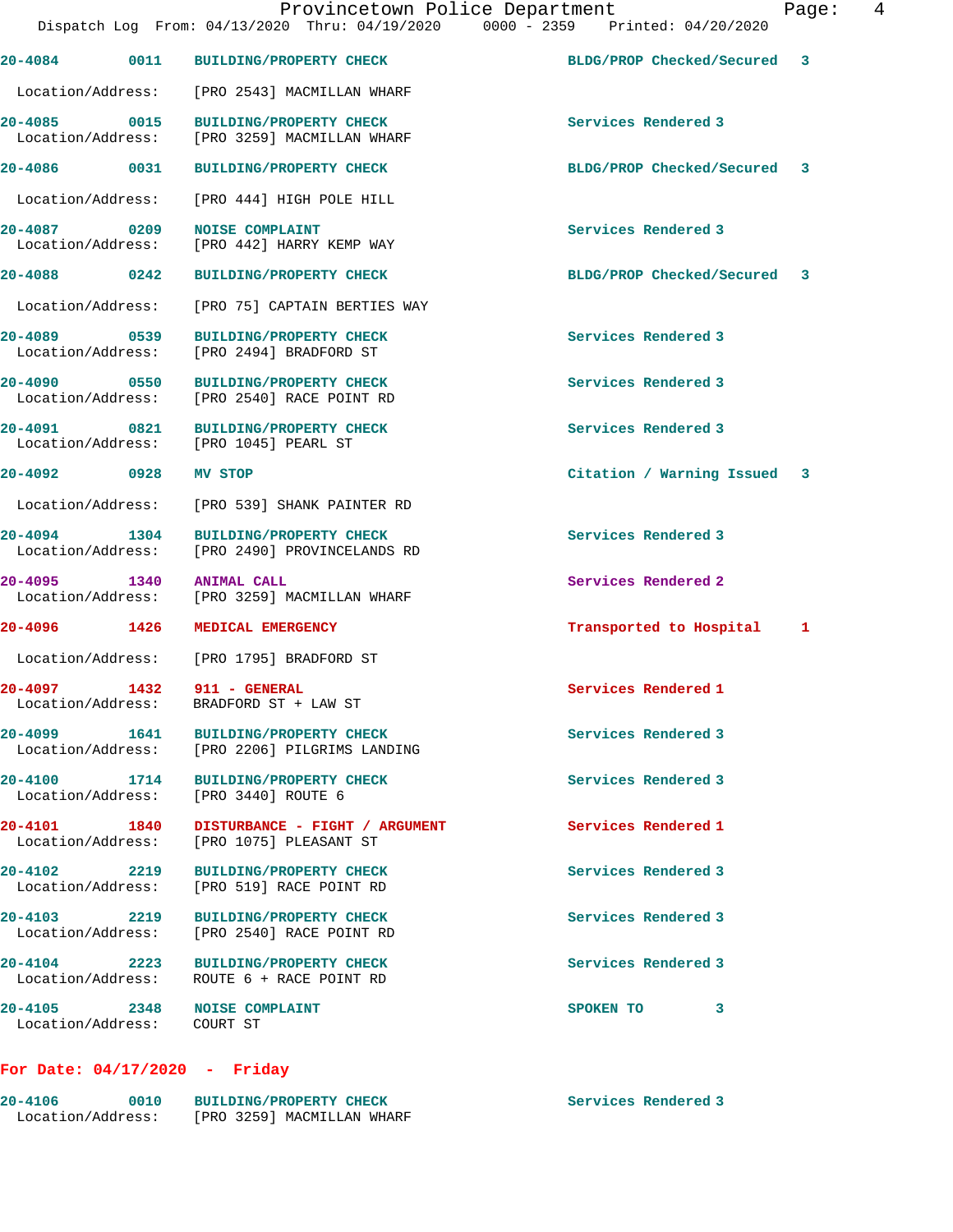|                                   |      | DISPACCII DOG TIOM. 01/13/2020 INIU. 01/13/2020<br>0000 - 4333                       |                             |              |
|-----------------------------------|------|--------------------------------------------------------------------------------------|-----------------------------|--------------|
|                                   |      | 20-4107 0050 BUILDING/PROPERTY CHECK                                                 | BLDG/PROP Checked/Secured 3 |              |
|                                   |      | Location/Address: [PRO 1780] JOHNSON ST                                              |                             |              |
|                                   |      | 20-4108 0305 BUILDING/PROPERTY CHECK<br>Location/Address: [PRO 2898] JEROME SMITH RD | Services Rendered 3         |              |
|                                   |      | 20-4109 0307 BUILDING/PROPERTY CHECK                                                 | BLDG/PROP Checked/Secured 3 |              |
|                                   |      | Location/Address: [PRO 1638] COMMERCIAL ST                                           |                             |              |
| 20-4110                           | 0605 | <b>BUILDING/PROPERTY CHECK</b><br>Location/Address: [PRO 75] CAPTAIN BERTIES WAY     | Services Rendered 3         |              |
|                                   |      | 20-4111 0718 BUILDING/PROPERTY CHECK<br>Location/Address: [PRO 526] RYDER ST EXT     | Services Rendered 3         |              |
|                                   |      | 20-4113 1030 SERVICE CALL - POLICE<br>Location/Address: [PRO 569] WINSLOW ST         | Services Rendered 3         |              |
| 20-4112 1141                      |      | <b>BUILDING/PROPERTY CHECK</b>                                                       | BLDG/PROP Checked/Secured 3 |              |
|                                   |      | Location/Address: [PRO 3259] MACMILLAN WHARF                                         |                             |              |
| 20-4114 1147 ANIMAL CALL          |      | Location/Address: [PRO 1115] STANDISH ST                                             | Services Rendered 2         |              |
| 20-4116   1521   MV DISABLED      |      | Location/Address: ROUTE 6 + SNAIL RD                                                 | Services Rendered 2         |              |
| 20-4117 1540 ANIMAL CALL          |      | Location/Address: [PRO 361] COMMERCIAL ST                                            | Services Rendered 2         |              |
|                                   |      | 20-4118 1602 BUILDING/PROPERTY CHECK<br>Location/Address: [PRO 3259] MACMILLAN WHARF | Services Rendered 3         |              |
|                                   |      | 20-4119 1749 HARASSMENT / THREATS<br>Location/Address: [PRO 3137] RACE POINT RD      | SPOKEN TO<br>$\mathbf{2}$   |              |
| 20-4120 2219                      |      | <b>BUILDING/PROPERTY CHECK</b>                                                       | BLDG/PROP Checked/Secured 3 |              |
|                                   |      | Location/Address: [PRO 3287] ROUTE 6                                                 |                             |              |
| $20 - 4121$                       | 2231 | MV COMPLAINT                                                                         | Referred to Other Agency    | $\mathbf{2}$ |
|                                   |      | Location/Address: [PRO 2499] RACE POINT RD                                           |                             |              |
| 20-4122<br>Location/Address:      | 2258 | <b>BUILDING/PROPERTY CHECK</b><br>[PRO 526] RYDER ST EXT                             | Services Rendered 3         |              |
| $20 - 4123$                       | 2353 | <b>BUILDING/PROPERTY CHECK</b>                                                       | BLDG/PROP Checked/Secured   | 3            |
|                                   |      | Location/Address: [PRO 2520] PRINCE ST                                               |                             |              |
| For Date: $04/18/2020$ - Saturday |      |                                                                                      |                             |              |
| $20 - 4124$                       | 0133 | BUILDING/PROPERTY CHECK<br>Location/Address: [PRO 3259] MACMILLAN WHARF              | Services Rendered 3         |              |
| $20 - 4125$                       | 0549 | <b>BUILDING/PROPERTY CHECK</b>                                                       | BLDG/PROP Checked/Secured   | -3           |
| Location/Address:                 |      | [PRO 1780] JOHNSON ST                                                                |                             |              |
| $20 - 4126$<br>Location/Address:  | 0553 | <b>BUILDING/PROPERTY CHECK</b><br>[PRO 2483] COMMERCIAL ST                           | Services Rendered 3         |              |
| 20-4127<br>Location/Address:      | 0826 | <b>BUILDING/PROPERTY CHECK</b><br>[PRO 2977] COMMERCIAL ST                           | Services Rendered 3         |              |

**20-4128 1027 BUILDING/PROPERTY CHECK BLDG/PROP Checked/Secured 3**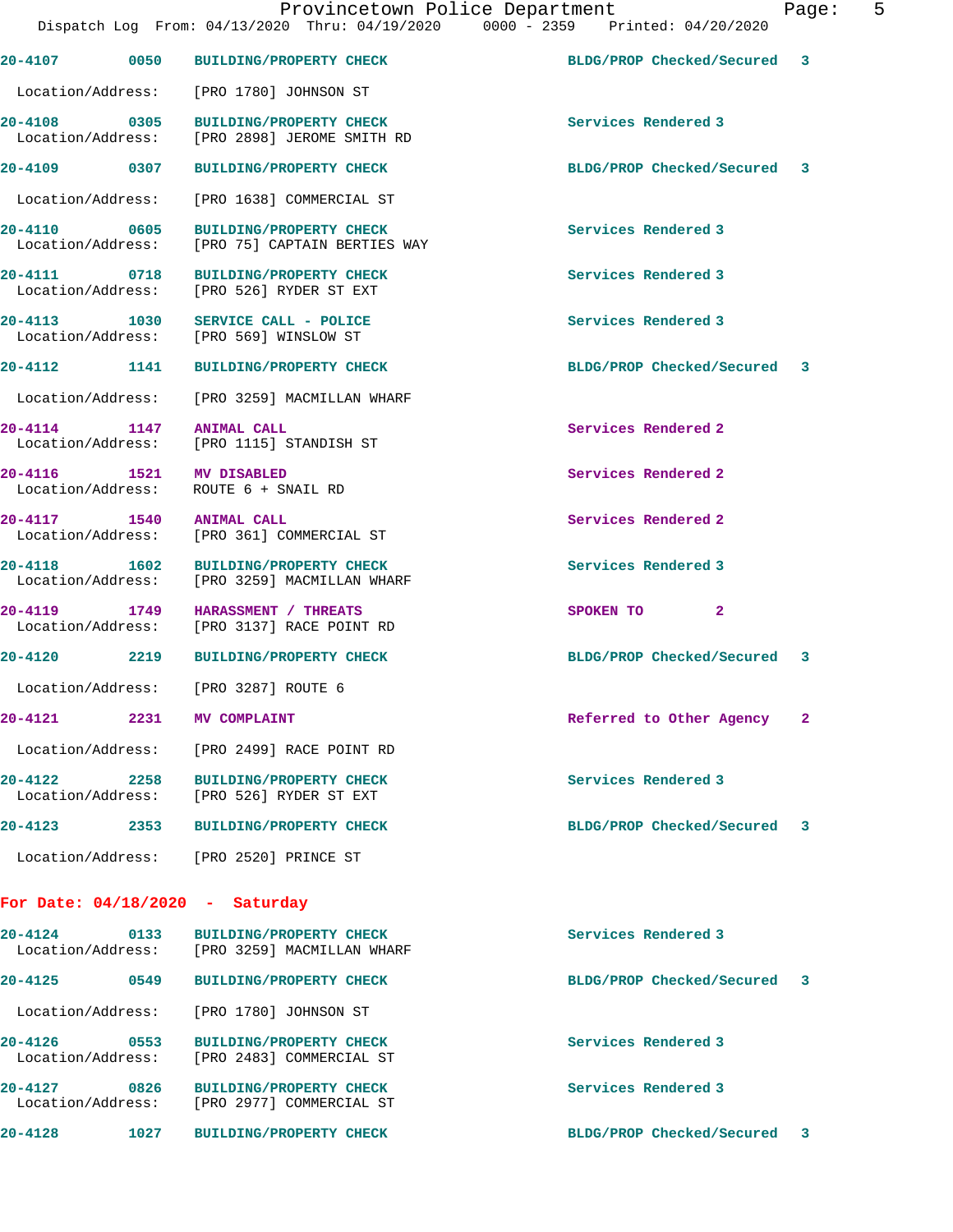|                                   | Location/Address: [PRO 2206] PILGRIMS LANDING                                           |                             |   |
|-----------------------------------|-----------------------------------------------------------------------------------------|-----------------------------|---|
|                                   | 20-4129 1051 MEDICAL EMERGENCY<br>Location/Address: [PRO 943] HARRY KEMP WAY            | PATIENT REFUSAL 1           |   |
| Location/Address:                 | 20-4130 1132 COMPLAINT - GENERAL<br>PROVINCELANDS RD                                    | Services Rendered 3         |   |
| 20-4131 1215                      | BUILDING/PROPERTY CHECK<br>Location/Address: [PRO 2490] PROVINCELANDS RD                | Services Rendered 3         |   |
| 20-4132 1529<br>Location/Address: | <b>BUILDING/PROPERTY CHECK</b><br>[PRO 3430] COMMERCIAL ST                              | Services Rendered 3         |   |
| 20-4133 1556                      | <b>BUILDING/PROPERTY CHECK</b><br>Location/Address: [PRO 3259] MACMILLAN WHARF          | Services Rendered 3         |   |
| 20-4134 1603                      | <b>BUILDING/PROPERTY CHECK</b><br>Location/Address: [PRO 2483] COMMERCIAL ST            | Services Rendered 3         |   |
| 20-4135 1724                      | <b>MV COMPLAINT</b><br>Location/Address: [PRO 1992] COMMERCIAL ST                       | Vehicle Towed<br>2          |   |
| 20-4137 1835 DISORDERLY           | Location/Address: [PRO 539] SHANK PAINTER RD                                            | SPOKEN TO<br>1              |   |
|                                   | 20-4138 1846 MEDICAL EMERGENCY                                                          | Transported to Hospital     | 1 |
|                                   | Location/Address: ROUTE 6 + HOWLAND ST                                                  |                             |   |
| 20-4139 2206 LOST PROPERTY        | Location/Address: [PRO 539] SHANK PAINTER RD                                            | Services Rendered 3         |   |
| For Date: $04/19/2020$ - Sunday   |                                                                                         |                             |   |
| 20-4141 0147                      | <b>BUILDING/PROPERTY CHECK</b><br>Location/Address: [PRO 526] RYDER ST EXT              | Services Rendered 3         |   |
|                                   | 20-4140 0149 BUILDING/PROPERTY CHECK<br>Location/Address: [PRO 3430] COMMERCIAL ST      | Services Rendered 3         |   |
| $20 - 4142$<br>0516               | <b>BUILDING/PROPERTY CHECK</b>                                                          | BLDG/PROP Checked/Secured   | 3 |
|                                   | Location/Address: [PRO 530] SHANK PAINTER RD                                            |                             |   |
|                                   | 20-4143 0541 BUILDING/PROPERTY CHECK                                                    | BLDG/PROP Checked/Secured 3 |   |
|                                   | Location/Address: [PRO 545] SHANK PAINTER RD                                            |                             |   |
| 20-4144 0941 ALARM - FIRE         | Location/Address: [PRO 4126] BRADFORD ST EXT                                            | False Alarm 1               |   |
| 20-4146 1332                      | <b>MV COMPLAINT</b><br>Location/Address: [PRO 3771] COMMERCIAL ST                       | Services Rendered 2         |   |
|                                   | 20-4147 1333 COMPLAINT - GENERAL                                                        | No Action Required          | 3 |
|                                   | Location/Address: [PRO 2493] BRADFORD ST                                                |                             |   |
|                                   | 20-4149 1653 BUILDING/PROPERTY CHECK<br>Location/Address: [PRO 521] ROUTE 6             | Services Rendered 3         |   |
| Location/Address: STABLE PATH     | 20-4150 1711 COMPLAINT - GENERAL                                                        | SPOKEN TO 3                 |   |
|                                   | 20-4151 2005 LARCENY / FORGERY / FRAUD<br>Location/Address: [PRO 3296] SHANK PAINTER RD | SPOKEN TO<br>$\mathbf{2}$   |   |
|                                   | 20-4152 2102 BUILDING/PROPERTY CHECK                                                    | Services Rendered 3         |   |